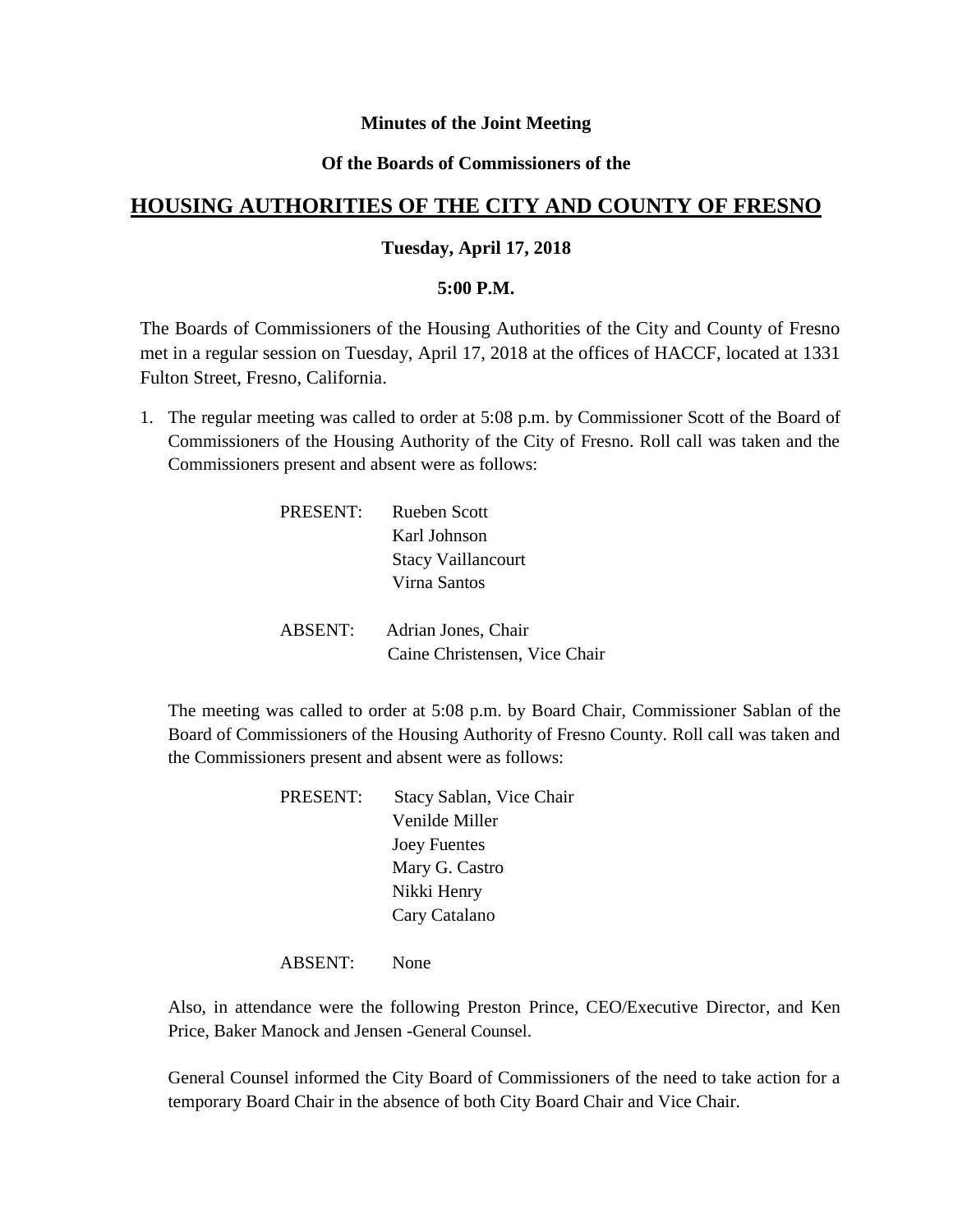*CITY MOTION: Commissioner Johnson moved, seconded by Commissioner Vaillancourt to approve Commissioner Scott as a temporary Board Chair of the Housing Authority of the City of Fresno, in the absence of both the chair and vice chair.*

### *MOTION PASSED: 3-0*

## 2. APPROVAL OF AGENDA AS POSTED (OR AMENDED)

There were no public comments.

*CITY MOTION: Commissioner Johnson moved, seconded by Commissioner Vaillancourt to approve the agenda as posted.*

## *MOTION PASSED: 4-0*

*COUNTY MOTION: Commissioner Fuentes moved, seconded by Commissioner Miller to approve the agenda as posted.*

## *MOTION PASSED: 6-0*.

### 3. PUBLIC COMMENT

Mr. Yonas Paulos resident of 211 S. Inyo Street Apt #206, veterans advocate gave public comments. He shared that he was part of a 21 months' program "No Veteran Dies Alone" from the VA hospital. He presented national statistics and demographics on veterans.

Mr. Paulos' ended his presentation with "let's help our veterans."

Mr. Eric Payne resident of 1444 Fulton Street Fresno CA 93721, presented a general comment. First, he thanked Commissioner Virna Santos for her service as the City Commissioner for the Fresno Housing Authority. In addition, Mr. Payne presented on bravery in general and read a case law story from Illinois University Titled "Ban Lists: Can Public Housing Authorities have unwanted visitors arrested?"

### 4. POTENTIAL CONFLICTS OF INTEREST

There was no conflict of interest at this time.

# 5. ELECTION OF THE CHAIR AND/OR VICE CHAIR PURSUANT TO ARTICLE II, SECTION 7 OF THE BYLAWS OF THE HOUSING AUTHORITY OF FRESNO COUNTY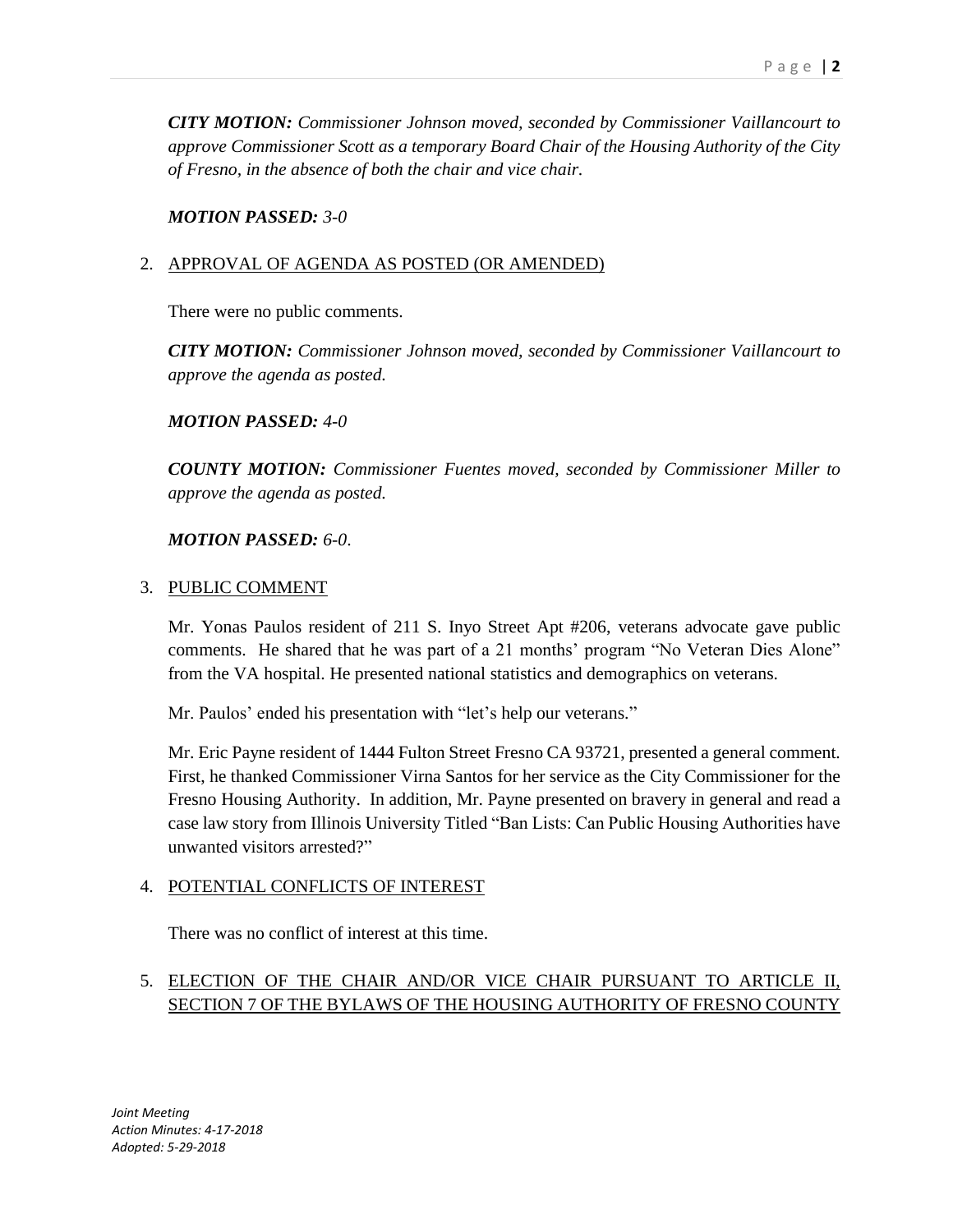Commissioner Sablan announced Commissioner Jim Petty submitted his resignation letter to the Fresno Housing Authority County Board. According to the General Counsel, the County Board needs to elect a Chair who will serve until the next election as outlined in Bylaws.

*Commissioner Henry moved, seconded by Commissioner Fuentes to elect Commissioner Sablan as Board Chair of the Housing Authority of Fresno County.*

Commissioner Sablan stepping up to the role of Chair, has opened the Vice Chair position.

*Commissioner Henry moved, seconded by Commissioner Fuentes to elect Commissioner Castro as Vice Chair of the Housing Authority of Fresno County.*

## 6. CONSENT AGENDA

*All Consent Agenda items are considered to be routine action items and will be enacted in one motion unless pulled by any member of the Boards of Commissions or the public. There will be no separate discussion of these items unless requested, in which event the item will be removed from the Consent Agenda and considered following approval of the Consent Agenda.*

- a. Consideration of the Minutes of March 27, 2018
- b. City Consideration of the 1st Quarter 2018 Charge Offs for Uncollectible Accounts
- c. County Consideration of the 1st Quarter 2018 Charge Offs for Uncollectible Accounts
- d. Consideration of Out of State Travel CEO/Commissioners
- e. Consideration of the Amended Credit Card Use Policy
- f. Consideration of the Social Media Policy

*CITY MOTION: Commissioner Vaillancourt moved, seconded by Commissioner Johnson to approve the Consent Agenda Items A-F.*

### *MOTION PASSED: 4-0*

*COUNTY MOTION: Commissioner Catalano moved, seconded by Commissioner Miller to approve the Consent Agenda Items A-F.*

### *MOTION PASSED: 5-0*

### 7. INFORMATIONAL

a. Resident Services Presentation – Champions for Change – Fresno County Department of Public Health

Ms. Doreen Eley introduced Ms. Susie A. Rico-Vasquez, MPH Health Educator. Ms. Rico-Vasquez presented on this topic.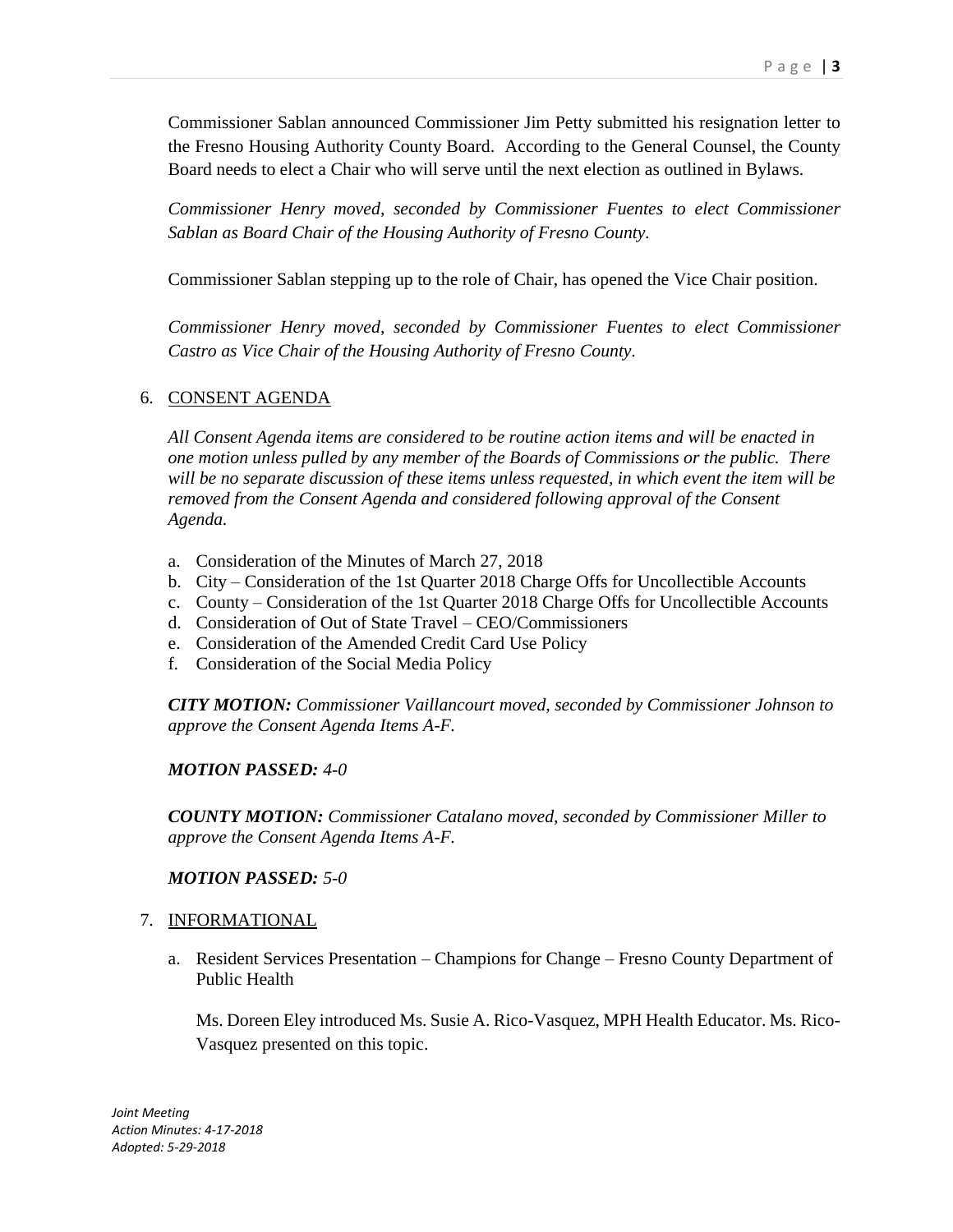b. Capital Projects Overview

Mr. Gary Grinstead presented on this topic.

c. Real Estate Development Update

Mr. Michael Duarte presented there is no Real Estate Development update for this meeting, but a future presentation is in the works.

## 8. ACTION

a. Consideration of Property Sale – 5177 W. Donner, Fresno, CA

Ms. Emily De La Guerra presented on this topic.

*CITY MOTION: Commissioner Vaillancourt moved, seconded by Commissioner Santos to approve the Sale of 5177 W. Donner, Fresno, CA.*

## *MOTION PASSED: 4-0*

*COUNTY MOTION: Commissioner Fuentes moved, seconded by Commissioner Henry to approve the Sale of 5177 W. Donner, Fresno, CA.*

## *MOTION PASSED: 6-0*

b. Consideration of the Amended Standard Lease Agreement – Public Housing

Mr. Michael Duarte presented on this topic.

Sarah Hayes read an opposition letter by Mr. Eric Payne. This letter was submitted by Mr. Payne to the Fresno Housing Authority on April 12, 2018.

Mr. Eric Payne presented his concern on banning nonresidents from properties. Mr. Payne read an article about Public Housing enforcing to vanish banning.

Mr. Yonas Paulos resident of 211 S. Inyo Street Apt #206, stated residents needed protection. Mr. Paulos said all rules under his lease agreement have been broken. He stated that something needs to be done before someone gets hurt.

*CITY MOTION: Commissioner Santos moved, seconded by Commissioner Johnson to approve the amended Standard Lease Agreement – Public Housing.*

### *MOTION PASSED: 4-0*

*COUNTY MOTION: Commissioner Castro moved, seconded by Commissioner Henry to approve the amended Standard Lease Agreement – Public Housing.*

*Joint Meeting Action Minutes: 4-17-2018 Adopted: 5-29-2018*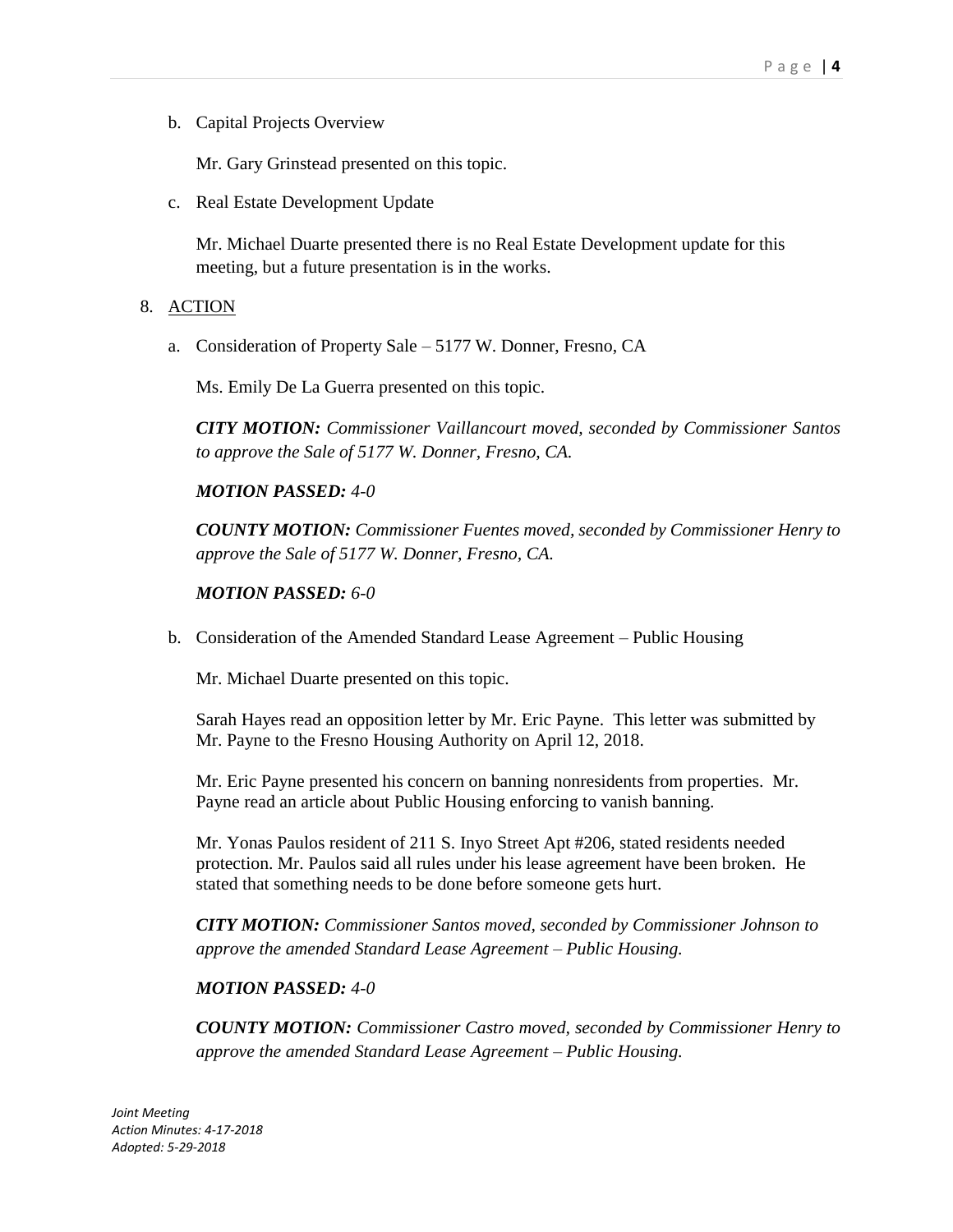*Commissioner Catalano voted no.*

*MOTION PASSED: 5-1*

## 9. COMMISSIONERS' REPORT

No Commissioners' Report presented.

## 10. EXECUTIVE DIRECTOR'S REPORT

In addition to the written Director's report, the following items were announced:

- Mr. Prince briefly talked about Purpose Built Communities visiting Fresno. Purpose Built is a nonprofit consultant firm. Fresno Housing Authority staff and other community leader had a great meeting.
- On April 11, 2018, Mr. Prince joined Mayor Brand in Sacramento. This meeting is where all Majors from the largest cities in California come together and figure out how to assist homelessness individuals.
- Commissioners that completed the Ethics Training at Baker Manock & Jensen, please submit a copy of your certificate to the Fresno Housing Authority Executive Office.
- On April 27, 2018, the All Staff event will be from 8:00am to 12:00pm at Parc Grove Commons Community Center. The guest speaker for the event is Garbralle Conroe, a graduate professor at California State University, Fresno. Commissioners are welcome to join the event.
- The waiting list for the Housing Choice Voucher will open on May 1, 2018 through May 15, 2018.
- Mr. Prince announced Ms. Barbara Poppe a consultant will be in Fresno the week of April 18-20, 2018. She will be meeting with Fresno Housing Authority Staff and community leaders.

# 11. CLOSED SESSION

The Boards went into closed session at approximately 6:59 pm.

- a. CONFERENCE WITH REAL PROPERTY NEGOTIATORS (Pursuant to Government Code § 54954.5(b)) Property: APN 561-020-51S Agency negotiator: Preston Prince Negotiating parties: Jack Messina, Colliers International Under negotiation: Price and Terms of Sale
- b. CONFERENCE WITH REAL PROPERTY NEGOTIATORS (Pursuant to Government Code § 54954.5(b))

*Joint Meeting Action Minutes: 4-17-2018 Adopted: 5-29-2018*